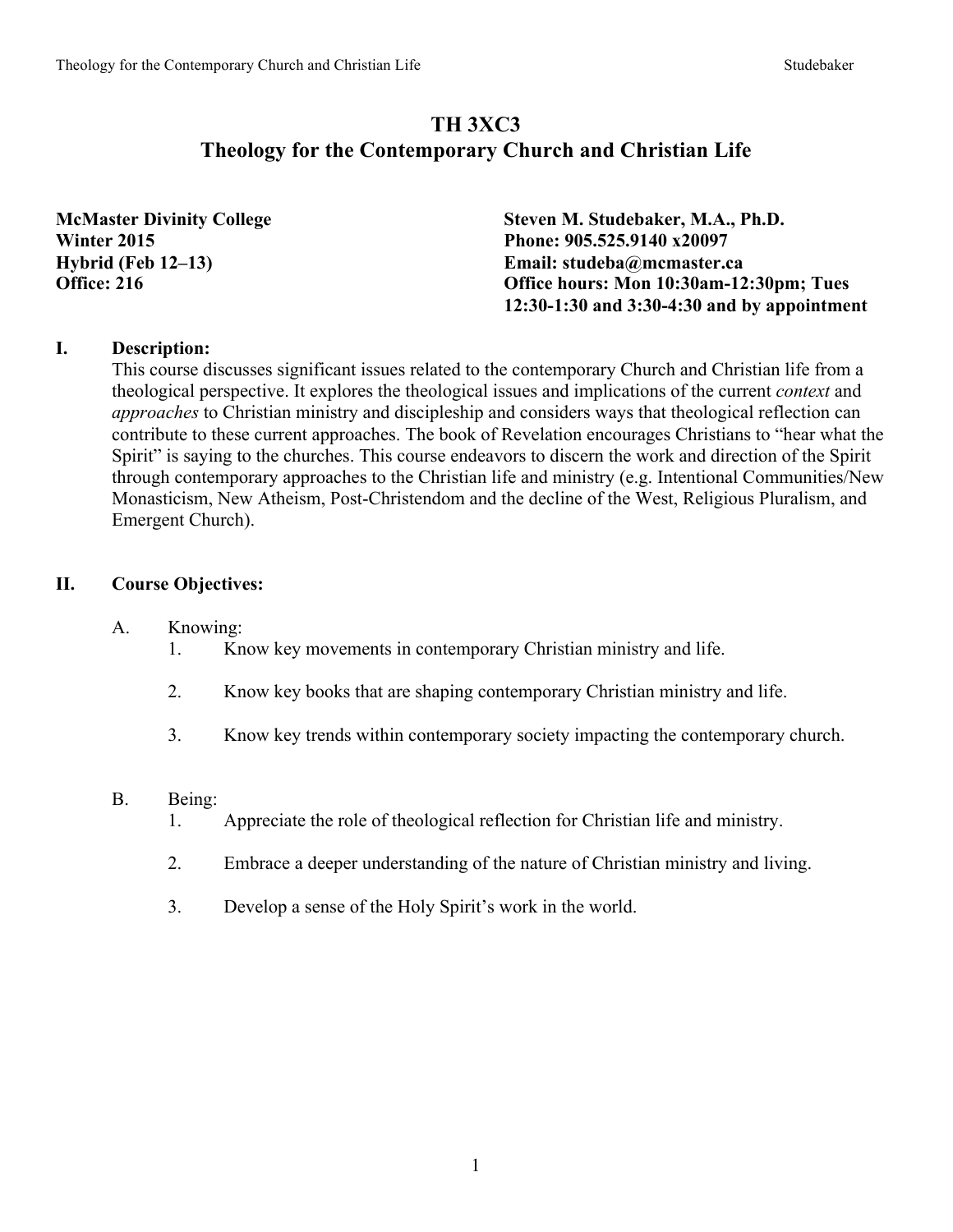## C. Doing:

- 1. Become familiar with significant movements and people shaping contemporary Christian life and ministry.
- 2. Research and discus a contemporary movement or figure shaping Christian life and ministry.
- 3. Engage in the process of constructive theological reflection on a significant issue facing the contemporary church and Christian life.

## **III. Required Text(s):**

A. Text on God and Western Culture:

- B. Select ONE text that treats a significant issue related to contemporary Christian life and/or Ministry:
	- 1) The following are examples of books that treat issues in contemporary Christian life, feel free to select an alternative:

Albert Y. Hsu, *The Suburban Christian: Finding Spiritual Vitality in the Land of Plenty* (Downers Grove: InterVarsity Press, 2006).

David Fitch, *The End of Evangelicalism? Discerning a New Faithfulness for Mission* (Eugene: Cascade, 2011)

or (with Geoff Holsclaw), *Prodigal Christianity: 10 Signposts into the Missional Frontier* (San Francisco: Wiley, 2013).

- Graham Ward, *The Politics of Discipleship: Becoming Postmaterial Citizens*, The Church and Postmodern Culture series, ser. ed. James K. A. Smith (Grand Rapids: Baker Academic, 2009).
- 2) The following are examples of books that treat issues in contemporary Christian ministry, free to select an alternative:

Michael Frost & Alan Hirsch, *The Shaping of Things to come: Innovation and Mission for the 21st Century Church* (Peabody: Hendrickson, 2003).

Vinoth Ramachandra, *Subverting Global Myths: Theology and the Public Issues Shaping Our World* (Downers Grove: IVP, 2008).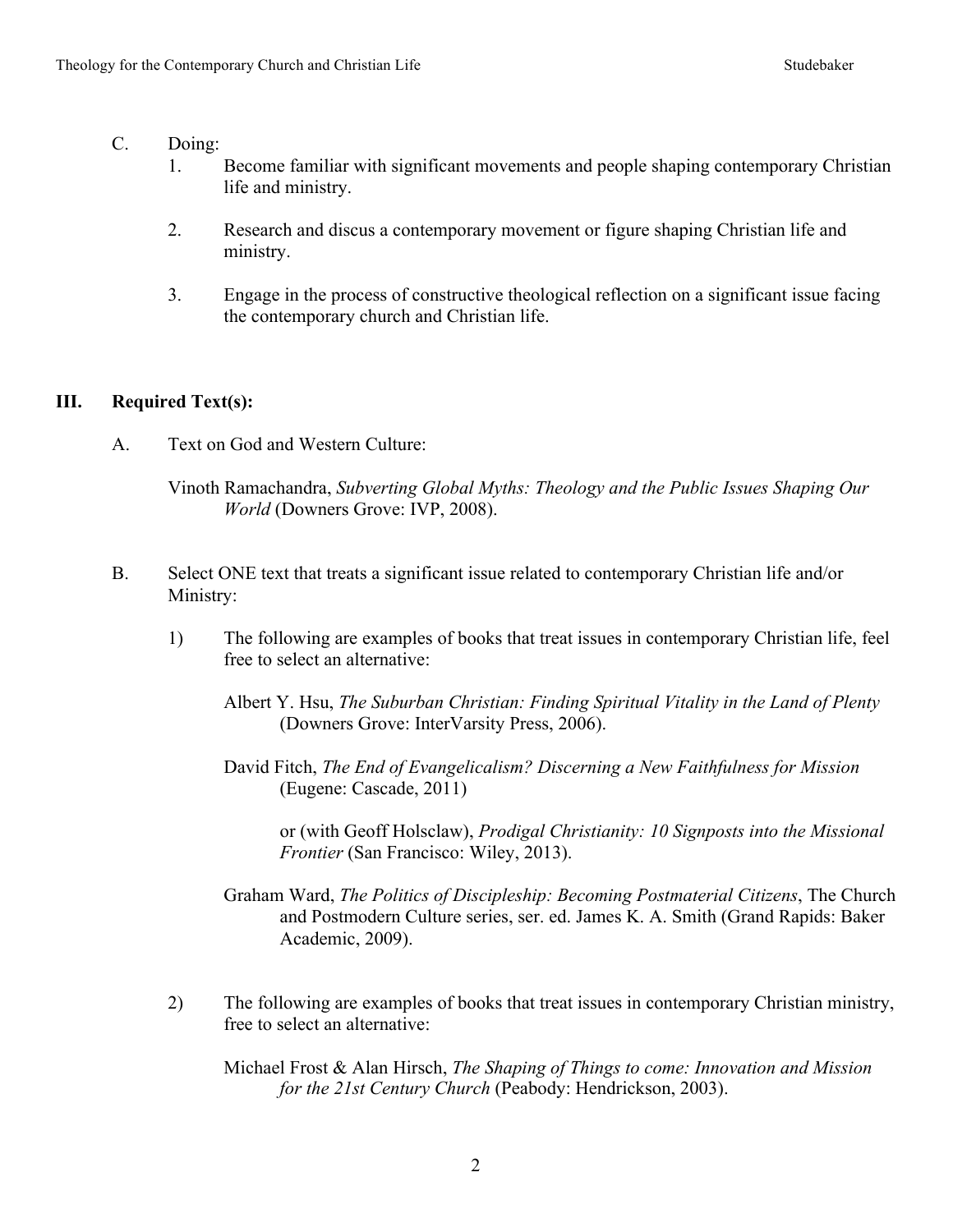David Kinnaman & Gabe Lyons, *UnChristian: What a New Generation really thinks about Christianity* (Grand Rapids: Baker, 2007).

Eddie Gibbs and Ryan K. Bolger, *Emergent Churches: Creating Christian Community in Postmodern Cultures* (Grand Rapids: BakerAcademic, 2005).

## **IV. Course Performance Criteria:**

| Assignment     |                                 | Percent     | Due               |
|----------------|---------------------------------|-------------|-------------------|
| A.             | Christianity's Cultural Context | 20%         | Feb $2$ (week 5)  |
| <b>B.</b>      | Op-Ed on a Emerging Churches    | 15%         | Feb $23$ (week 7) |
| $\mathbf{C}$ . | Constructive Essay (or project) | 35%         |                   |
|                | Presentation<br>1)              | 10%         | March 9 (week 9)  |
|                | (2)<br>Paper                    | 25%         |                   |
| D.             | Participation:                  | 30%         |                   |
|                |                                 | Total: 100% |                   |

#### **V. Assignment Descriptions:**

General Guidelines:

- Please submit papers in electronic format (MS Word preferred)
- Papers and assignments may be submitted early for feedback from the professor and resubmitted on the due date for grading.
- All papers and assignment should conform to the MDC Writing Style Guide
- A. Christianity's Cultural Context:
	- 1. Description:

This assignment provides the opportunity to explore an important aspect of the cultural context of Christianity. Students may select from the topics discussed in lectures or an alternative issue. The goal of this assignment is for students to develop a working expertise with a significant factor of North American culture that shapes the context for contemporary Christian life and ministry—e.g., consumerism, narcissism, and globalization.

The essay should include concrete (your personal observations of the specific issue) and theoretical/academic discussions of the issue (e.g., demographic, sociological, media, and theological analyses). For example, if you choose consumerism, personal observations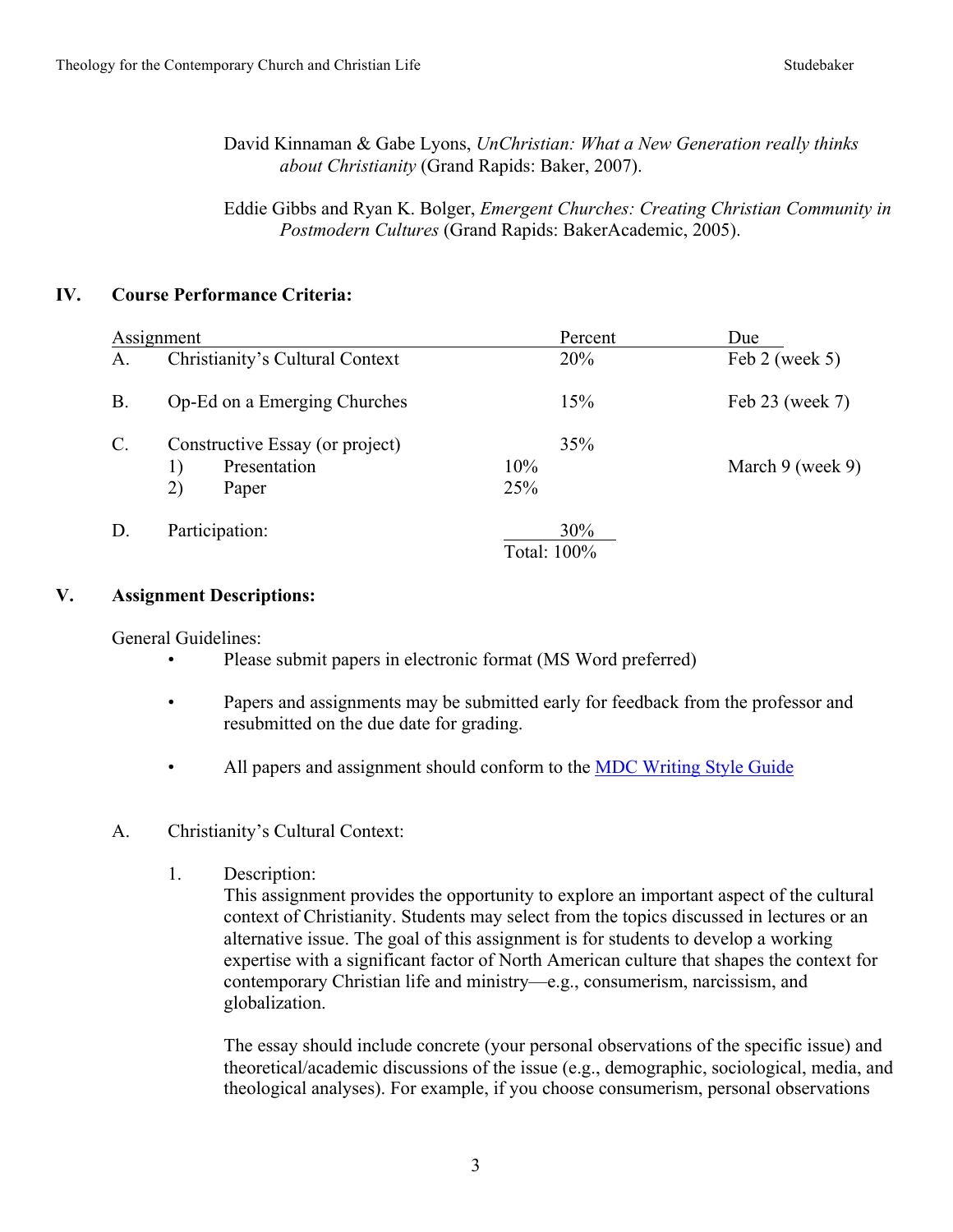could include your experience with consumer culture (how have you been led to accept the cultural myth that you are what you consume, how do you see consumerism influencing ministry approaches, life style practices among Christians and the broader culture?) and academic discussions might include reading and drawing on Juliet Schor's *Born to Buy* and Paul Stiles, *Is the American Dream Killing You?*

- 2. Length: 5–7 double-spaced pages in 12 point Times New Roman font.
- 3. Document sources with footnotes and follows the MDC Writing Style Guide.
- B. Op-Ed on a Current Ministry or Christian Life Issue:
	- 1. Select a contemporary book or ministry approach that sets forth a contemporary vision of the Christian life and/or ministry and describe and assess its theology.
	- 2. Write an opinion piece on the topic/figure like you find in a major news outlet.
	- 3. Length: 700–800 words.
	- 4. Post your op-ed on the Avenue to Learn website.
	- 5. Comment on at least one of the op-eds posted by your class colleagues.
- C. Constructive Essay or Project:
	- 1. Description:
		- a. The purpose of this assignment is to provide you with an opportunity to
			- 1) describe a significant issue facing contemporary Christian thought, life, and/or ministry and . . .
			- 2) evaluate it theologically. Your theological analysis and evaluation can be based on biblical, historical, and/or contemporary theology. The goal of this assignment is to give you an opportunity to address an issue that is important to Christian life and ministry and to your personal life and ministry and/or academic interests.
		- b. Topics are flexible. The paper or project can focus on a contemporary ministry practice/opportunity/challenge or influential ministry leader. Examples include: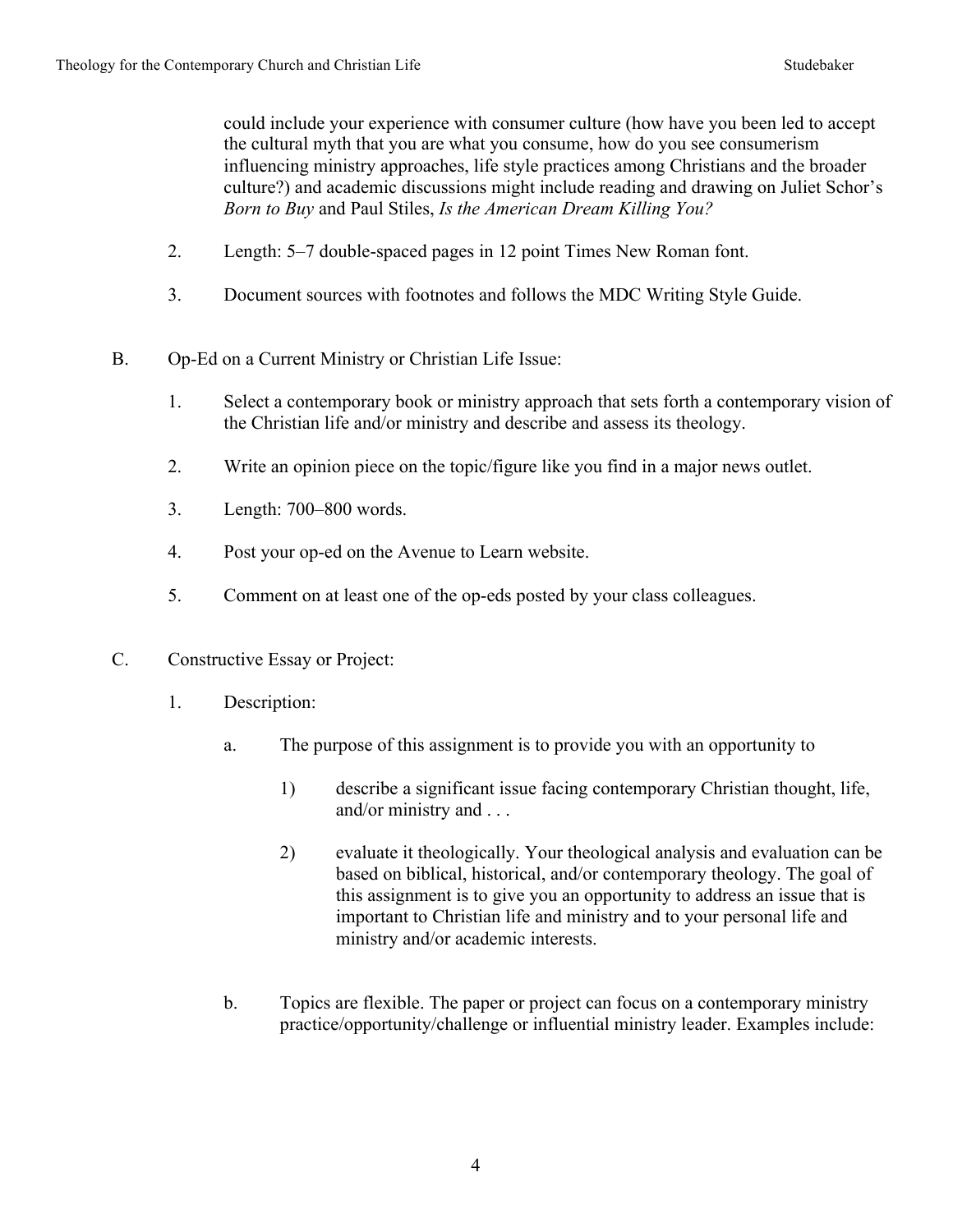- 1) Should Christian churches be engaged in inter-religious coalitions that address social problems/concerns? What are the theological categories that informs an answer to that question?
- 2) Should a Christian church be involved with creation care and what would a ministry of creation care look like?
- 3) Is the Emergent Church movement or intentional communities credible ways to be the church in the twenty first century? Alternatively, you could focus on one of the major figures in the Emergent Churches and discuss and analyze his/her theology and its implications for Christian life and ministry.
- 4) The essay or project could research and assess the theology and practice of the influential ministry leaders such as Dan Kimball, Brian McLaren, Mark Driscoll, John Piper, and Rob Bell.
- c. This assignment is flexible so that you can craft it in a way that matches you current or future ministry and/or academic pursuits. Two basic approaches are available. Students can elect to write a paper or develop a project.
	- 1) The paper should address an issue related to contemporary Christian life or ministry. This option is a traditional academic essay.
	- 2) A project can address an issue in contemporary Christian life and/or ministry in a more applied way. For example, what would it look like for you to apply insights from the emergent church literature and theology in your ministry setting? How would you introduce your church to the issues of religious pluralism and interfaith interactions and ways to respond them? If you have an idea not mentioned above, talk to me about so that we can work out the details of your idea. The goal of the project is to give you an opportunity to address a contemporary issue related to your ministry and Christian life.
- 2. Class Presentation:

The campus sessions provide an opportunity to present your paper or project to the class. Class presentations are valuable for introducing the fruit of your theological reflection on the topic to the other members of the class and for receiving interaction from your class colleagues. Class presentations are approximately 25–30 minutes (approximately 20 minutes for presenting your paper/project and 10 minutes for class discussion). Although not required, I encourage multi-media, audio, and audio-visual methods when appropriate.

- Note: the final version of the paper/project is due March 9 (Monday of week 9)
- 3. Length and style expectations: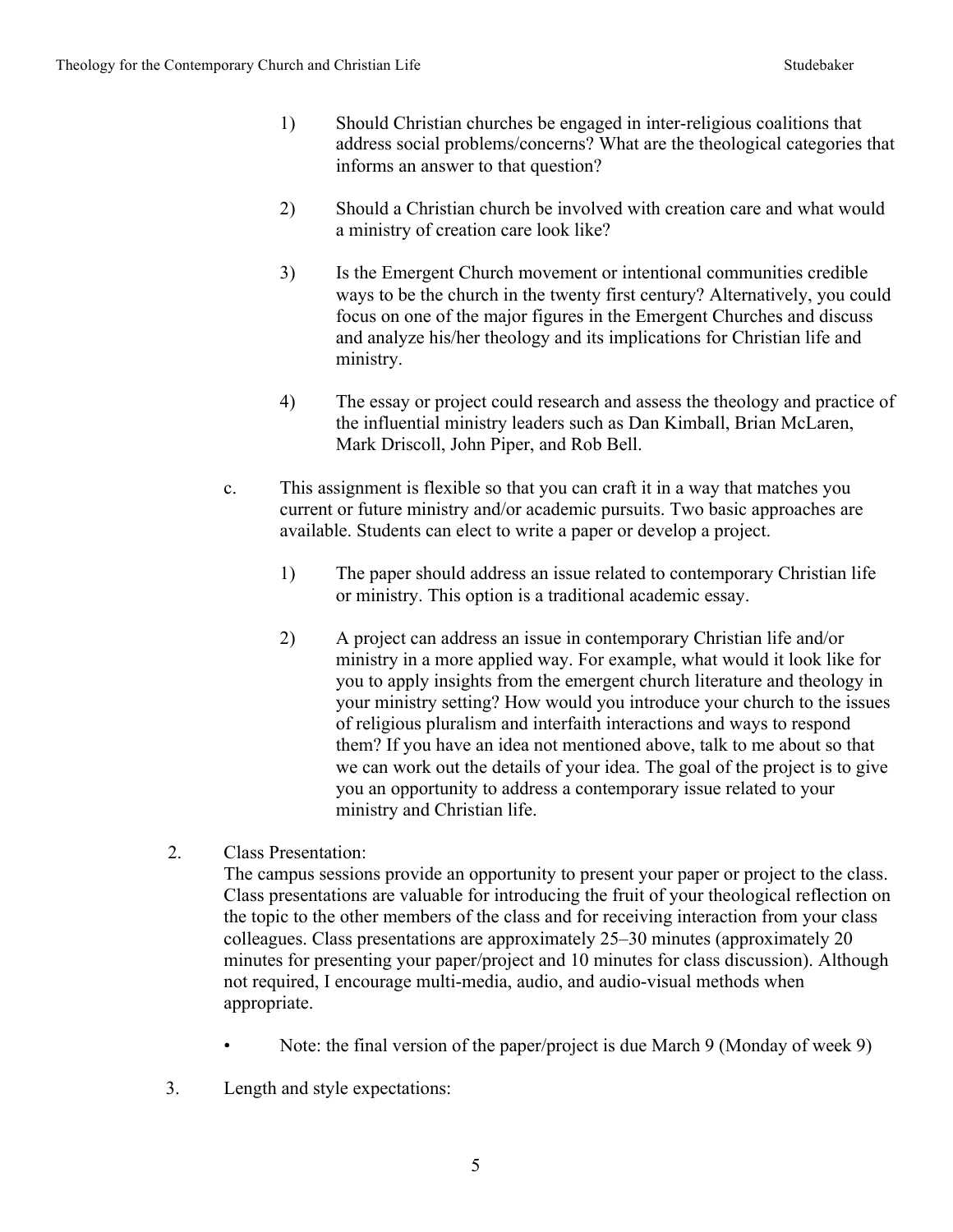- a. Length: 11–13 double-spaced pages, 12 point Times New Roman font.
- b. Research resources:
	- 1) Use and document at least 10 scholarly resources (e.g., scholarly monographs, journal articles, and essays).
	- 2) Document sources with footnotes and follow the MDC Writing Style Guide found on the website.
- c. Structure: the paper should reflect a clear and thoughtful structure that introduces the topic and thesis and then convincingly demonstrates and/or supports the thesis of the paper. Projects are more flexible in structure and medium of presentation.
- D. Participation:

Developing a community of learners through online posts and discussion is central to the class experience. Each student contributes weekly to the online community of the class. See syllabus outline for discussion topics and assignments for posts.

The online venue is McMaster University's Avenue to Learn

## **VI. Course Outline (***tentative***):**

|                                     | <b>Part One: Weeks 1–5</b>                                                                                                                                                 |
|-------------------------------------|----------------------------------------------------------------------------------------------------------------------------------------------------------------------------|
| <b>Week</b>                         | <b>Topic</b>                                                                                                                                                               |
|                                     | Introduction to the Course                                                                                                                                                 |
| Jan 5                               | I. The Context of Contemporary Christian Life and Ministry                                                                                                                 |
|                                     | A. Modernism                                                                                                                                                               |
| $\overline{2}$<br>Jan <sub>12</sub> | B. Postmodernism<br>• Post on Avenue to Learn: What are the challenges and insights presented by<br>postmodernism for Christian life and ministry in the Canadian context? |
| 3<br><b>Jan 19</b>                  | C. Post-Christendom & Disenchantment with the Church/Christianity                                                                                                          |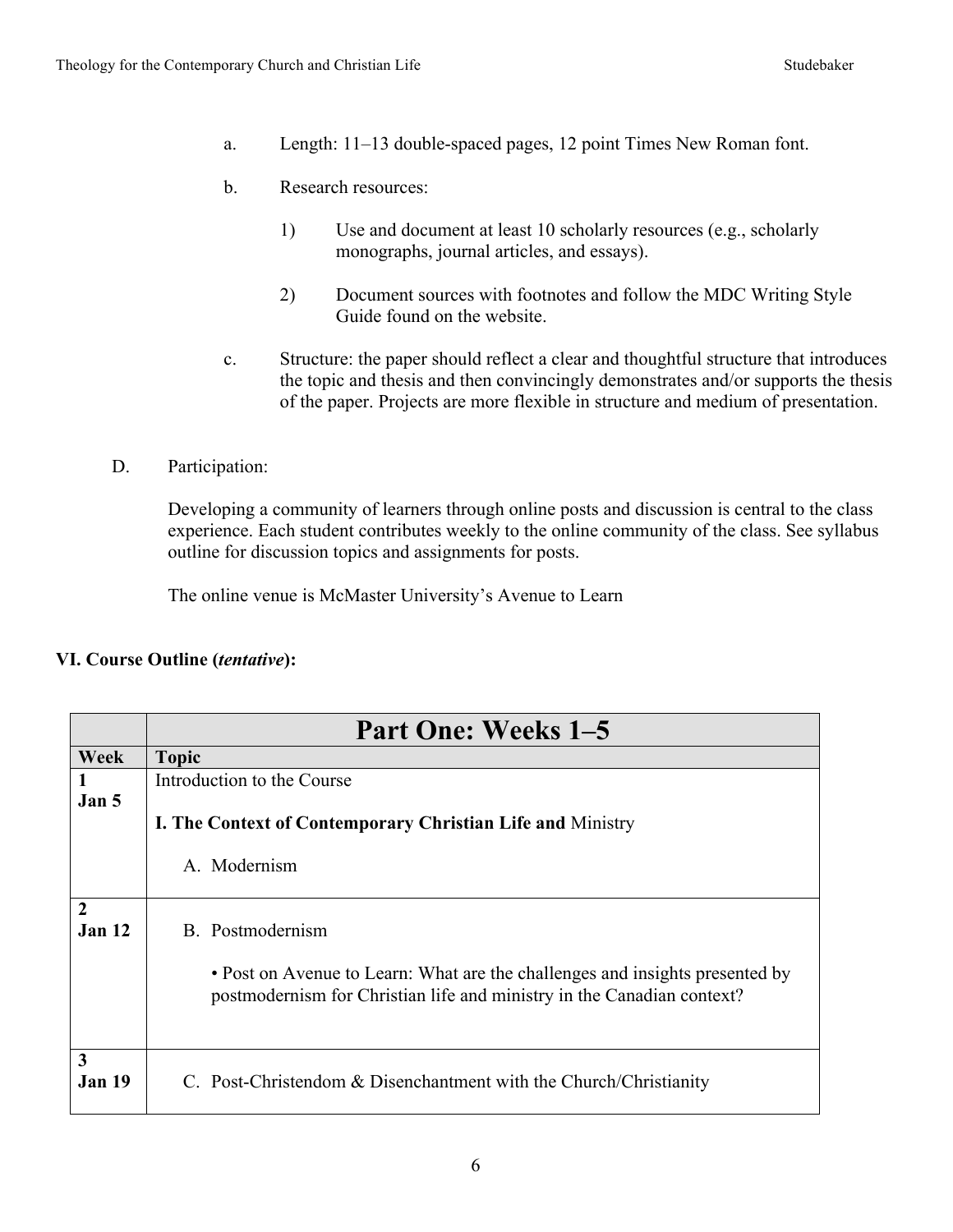|                       | • Post on Avenue to Learn: Describe your experience with the reality of post-<br>Christendom                                                                                                                                                            |  |
|-----------------------|---------------------------------------------------------------------------------------------------------------------------------------------------------------------------------------------------------------------------------------------------------|--|
| 4<br><b>Jan 26</b>    | II. Current Issues in Christian Life & Ministry (Part One):                                                                                                                                                                                             |  |
|                       | A. Emerging Adults & Spirituality                                                                                                                                                                                                                       |  |
|                       | • Post on Avenue to Learn: describe your experience with emerging adult<br>spirituality in the church and the culture. Discuss ways that it is conducive and<br>a challenge to the pursuit of the Christian life                                        |  |
| 5<br>Feb <sub>2</sub> | <b>B.</b> Singleness and Sexuality<br>• Lauren Winner, Real Sex<br>• Post on Avenue to Learn: Marriage is the assumed ideal for adult life in the<br>evangelical church. Given that, what is the place of single identity in the<br>evangelical church? |  |

|          |                | Part Two: Campus Sessions February 12–13 (week 6)                                                                                                                                                                                                                                                                                                                                                                                                                                                 |
|----------|----------------|---------------------------------------------------------------------------------------------------------------------------------------------------------------------------------------------------------------------------------------------------------------------------------------------------------------------------------------------------------------------------------------------------------------------------------------------------------------------------------------------------|
| Day      | <b>Session</b> |                                                                                                                                                                                                                                                                                                                                                                                                                                                                                                   |
|          |                |                                                                                                                                                                                                                                                                                                                                                                                                                                                                                                   |
| $9:00 -$ | $\mathbf{1}$   | III. Cultural Issues and Contemporary Christian Life and Ministry                                                                                                                                                                                                                                                                                                                                                                                                                                 |
| noon     |                | A. The Decline of the West—should Christians care?<br>• Class discussion: What challenge/s does the legacy of Western imperialism<br>present for evangelism with immigrants from the Middle East, Asia, and<br>Africa?<br>B. Christian Mission in the Context of Religious Pluralism and "Tolerance"<br>• Class discussion: share your experience with religious pluralism and Christian<br>witness in a secular culture.<br>• Read my "Fort Hood and the Myths of Secularism" on Christianity ca |
|          |                |                                                                                                                                                                                                                                                                                                                                                                                                                                                                                                   |
| $12:00-$ |                | Lunch                                                                                                                                                                                                                                                                                                                                                                                                                                                                                             |
| 1:00     |                |                                                                                                                                                                                                                                                                                                                                                                                                                                                                                                   |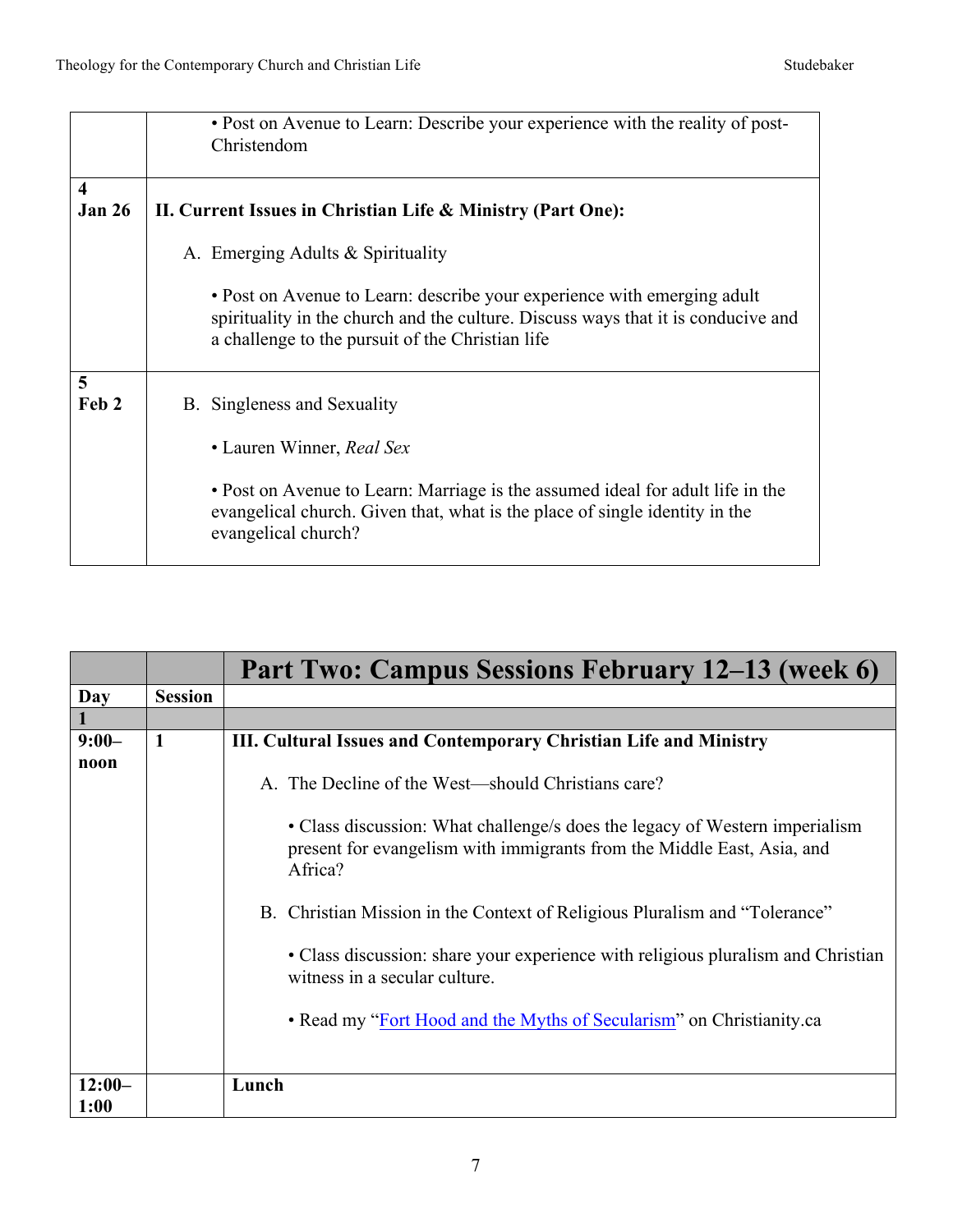| $1:00-$<br>4:00   | $\boldsymbol{2}$ | <b>Class Presentations and Discussion Groups</b><br>1. Presentation<br>2. Presentation<br>3. Presentation<br>4. Presentation<br>5. Presentation  |
|-------------------|------------------|--------------------------------------------------------------------------------------------------------------------------------------------------|
| $\overline{2}$    |                  |                                                                                                                                                  |
| $9:00-$           | $\mathbf{1}$     |                                                                                                                                                  |
| noon              |                  | C. New Expressions of the Church in Canada—From Monks to Punks.                                                                                  |
|                   |                  | • Class discussion: share your experience with new and emerging forms of the<br>church in Canada.                                                |
| $12:00 -$<br>1:00 |                  | Lunch                                                                                                                                            |
| $1:00-$<br>4:00   | $\overline{2}$   | <b>Class Presentations and Discussion Groups</b><br>6. Presentation<br>7. Presentation<br>8. Presentation<br>9. Presentation<br>10. Presentation |

# **Reading Week: February 16–20**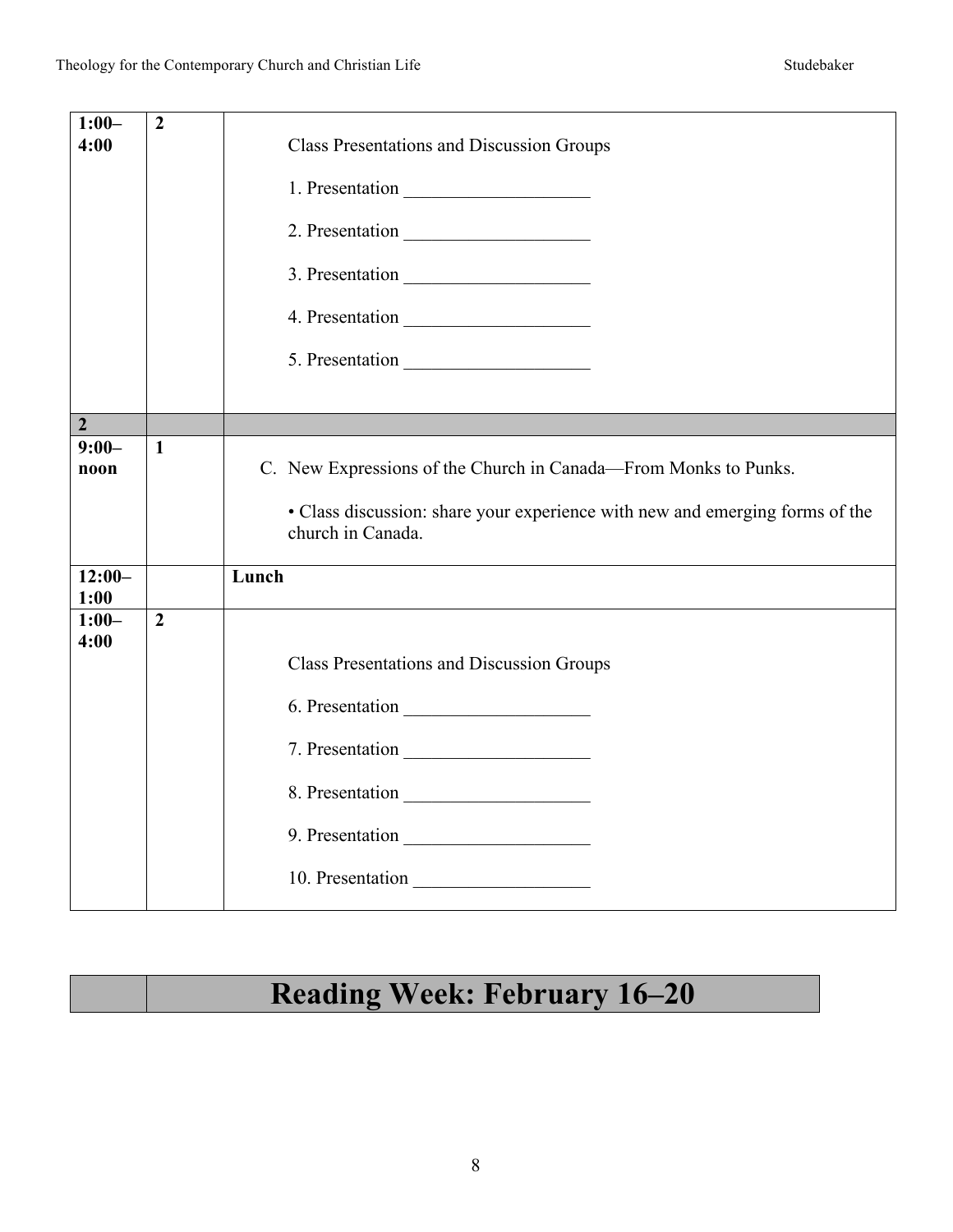|                     | <b>Part Three: Weeks 7–12</b>                                                                                                                                                                        |  |
|---------------------|------------------------------------------------------------------------------------------------------------------------------------------------------------------------------------------------------|--|
| Week                | <b>Topic</b>                                                                                                                                                                                         |  |
| 7<br><b>Feb 23</b>  | IV. Current Issues in Christian Life and Ministry (Part Two):                                                                                                                                        |  |
|                     | A. New Directions in Ministry                                                                                                                                                                        |  |
|                     | • Frost & Hirsch, Shaping of Things to Come<br>· Bolger & Gibbs, Emergent Churches                                                                                                                   |  |
|                     | • Post Op-Ed on emerging Church (see assignment description)                                                                                                                                         |  |
| 8<br>Mar 2          | B. Key Shapers of Contemporary Christian Life                                                                                                                                                        |  |
|                     | • David Fitch, The End of Evangelicalism & Prodigal Christianity (Reclaiming<br>the Mission blog)<br>· Scott McKnight, Jesus Creed (Jesus Creed blog)<br>• Francis Chan, Crazy Love                  |  |
|                     | • David Platt, Radical: Taking Back Your Faith from the American Dream<br>(website: www.Radical.net)<br>• Tim Keller (website: http://www.timothykeller.com)                                         |  |
|                     | • Post on Avenue to Learn (see assignment description): describe the influence<br>of one or two contemporary Christian figures/leaders on your understanding of<br>the Christian life/ministry.      |  |
| 9<br>Mar 9          | C. Social Justice & Creation Care                                                                                                                                                                    |  |
|                     | • Read my EerdWord Blog                                                                                                                                                                              |  |
|                     | • Post on Avenue to Learn: Are creation care initiatives an appropriate form of<br>church ministry; that is, is creation care fine for the individual, but really a part<br>of the church's mission? |  |
| 10<br><b>Mar 16</b> | D. The Simple Way or the Suburbs?                                                                                                                                                                    |  |
|                     | • Shane Claiborne & Albert Hsu                                                                                                                                                                       |  |
|                     | • Post on Avenue to Learn: Discuss the challenges and benefits of the Simple<br>Way—can it work as a long-term lifestyle for most Christians in North<br>America?                                    |  |
| 11                  |                                                                                                                                                                                                      |  |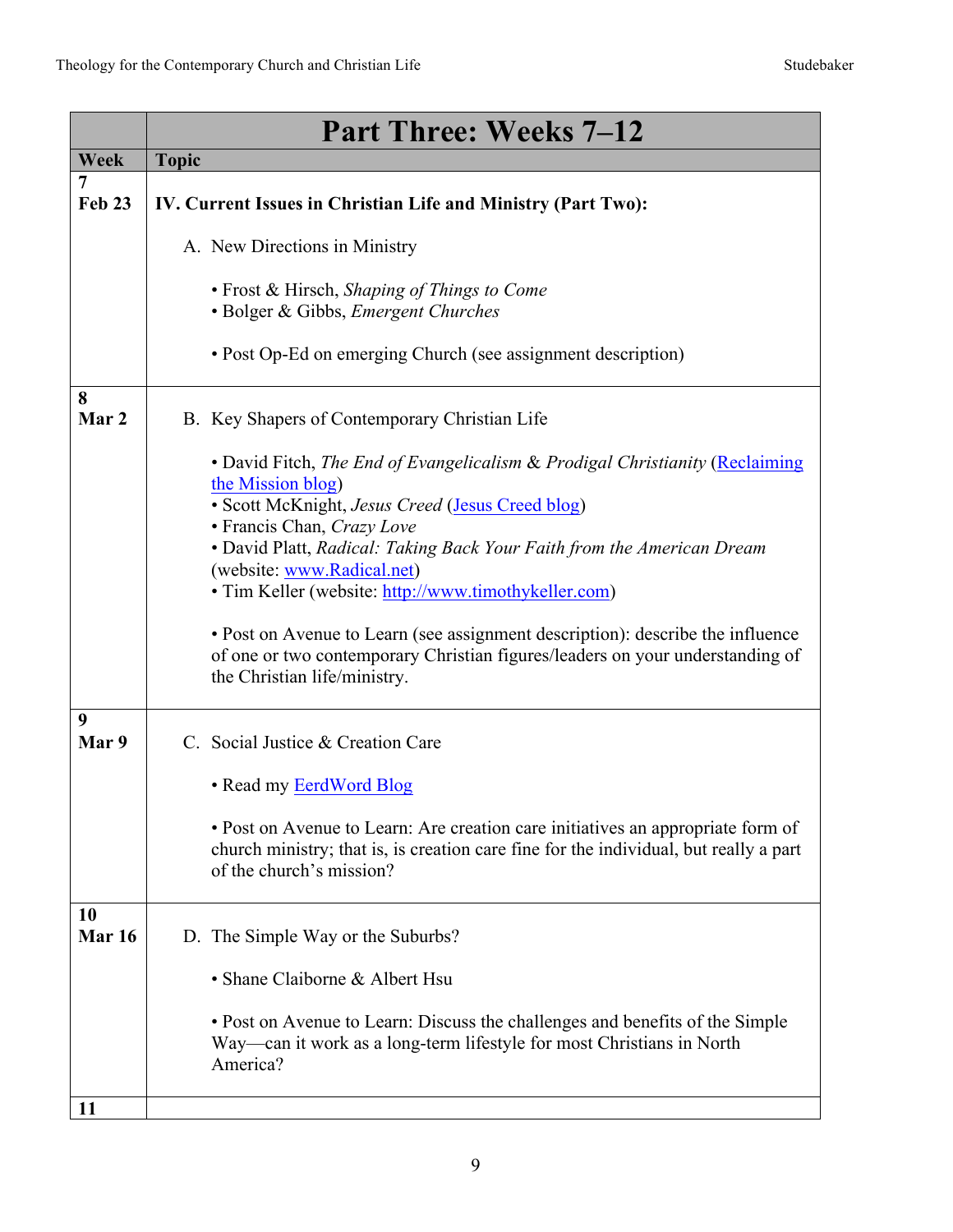| Mar 23       | E. Religion and Science                                                                                                                          |
|--------------|--------------------------------------------------------------------------------------------------------------------------------------------------|
|              | • The New Atheism: E.g., Dawkins, <i>The God Delusion</i> , Christopher Hitchens,<br>God is Not Great, & John F. Haught, God and the New Atheism |
|              | • Post on Avenue to Learn: Post your reflections on Ramachandra's discussion<br>of the myths of science (chapter 5, Subverting Global Myths)     |
| 12<br>Mar 30 | F. Class Selected Topic (the class will propose topics during weeks 1–5 with<br>selection of the topic during the campus segment of the class)   |

## **VII. Policies:**

A. Textbook Purchase:

All required textbooks for this class are available from the College's book service, READ On Bookstore, Room 145, McMaster Divinity College. Texts may be purchased on the first day of class. For advance purchase, you may contact READ On Bookstores, 304 The East Mall, Suite 100, Etobicoke, ON M9C 5K1: phone 416.620.2934; fax 416.622.2308; e-mail  $books@readon.ca.$  Other book services may also carry the texts.

B. Academic Honesty:

Academic dishonesty is a serious offence that may take any number of forms, including plagiarism, the submission of work that is not one's own or for which previous credit has been obtained, and/or unauthorized collaboration with other students. Academic dishonesty can result in severe consequences, e.g., failure of the assignment, failure of the course, a notation on one's academic transcript, and/or suspension or expulsion from the College.

Students are responsible for understanding what constitutes academic dishonesty. Please refer to the Divinity College Statement on Academic Honesty ~

C. Gender Inclusive Language:

McMaster Divinity College uses inclusive language for human beings in worship services, student written materials, and all of its publications. In reference to biblical texts, the integrity of the original expressions and the names of God should be respected. The NRSV and TNIV are examples of the use of inclusive language for human beings. It is expected that inclusive language will be used in chapel services and all MDC assignments.